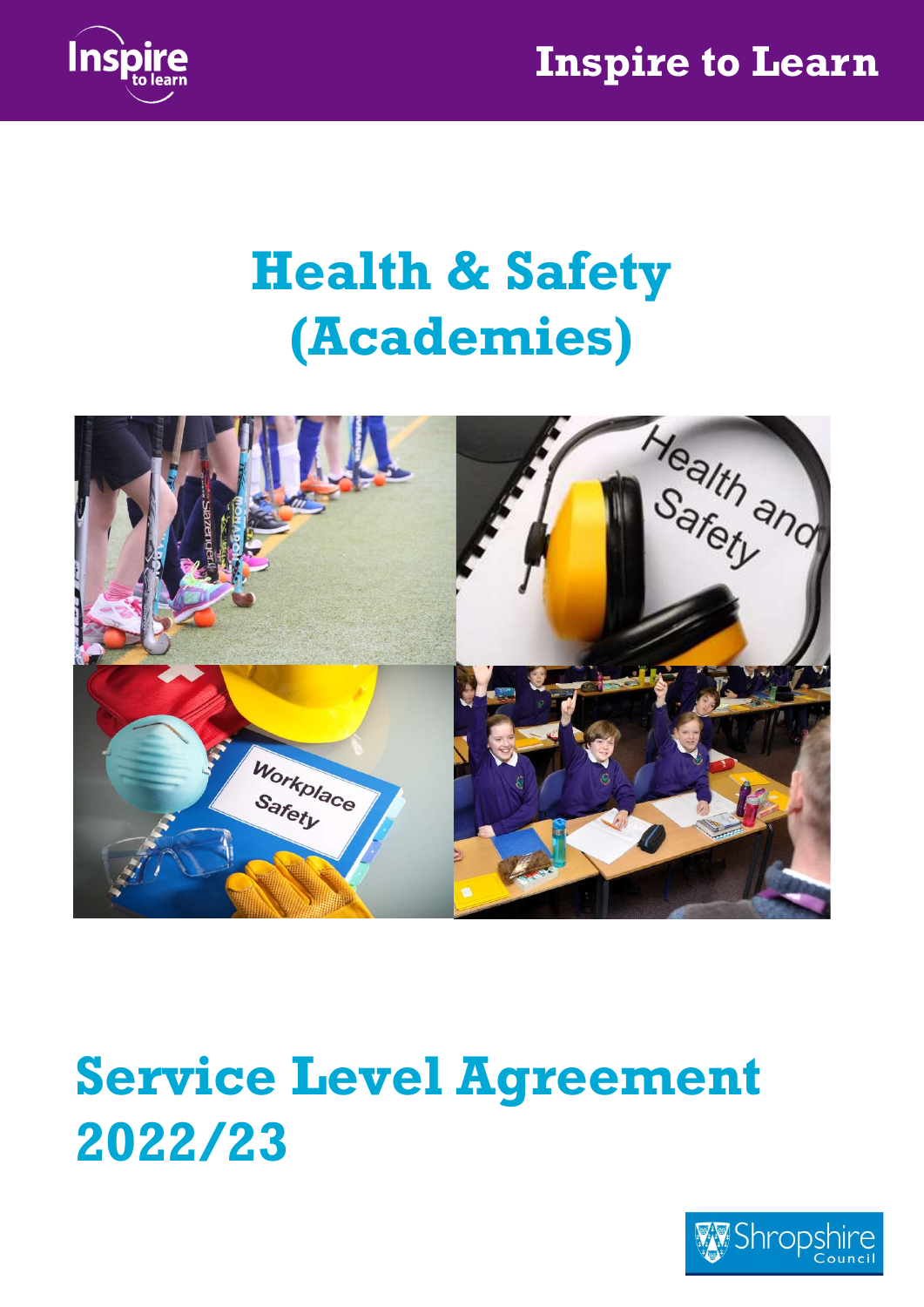



#### Introduction from Service Lead

Dear Headteacher, Chair of Governors and School Business Manager

Welcome to the Service Schedule for Health and Safety, which contains all the information you will need to know about our service.

The schedule is split into two parts; one for the core provision which is charged as an annual rate based on your pupil numbers and the other is for enhanced services which are payable through a 'Pay as You Use' rate.

We are always keen to work with our customers to meet their specific needs so please let me know if we can assist in making the service more bespoke to your School.

Changes to the Schedule includes:

- Contact details amended.
- Price changes on additional services reflecting staff cost rises.

We look forward to working with you.

Carol Fox Occupational Health Safety and Wellbeing Manager

#### Description of our service

The Health and Safety Team provides a range of professional health and safety services that enable schools to comply with their statutory duties. These are offered as a core service or through an enhanced service, such as the 'pay as you use' service.

The Health and Safety Team will support the client in fulfilling their statutory requirement for the provision of *competent persons*<sup>\*</sup> within the organisation to comply with the Management of Health and Safety at Work Regulations 1999.

\*NB: As an employer, under the Management of Health and Safety at Work Regulations 1999 (Reg 7) you must appoint someone competent to help you meet your health and safety duties. A competent person is someone with the necessary skills, knowledge and experience to manage health and safety.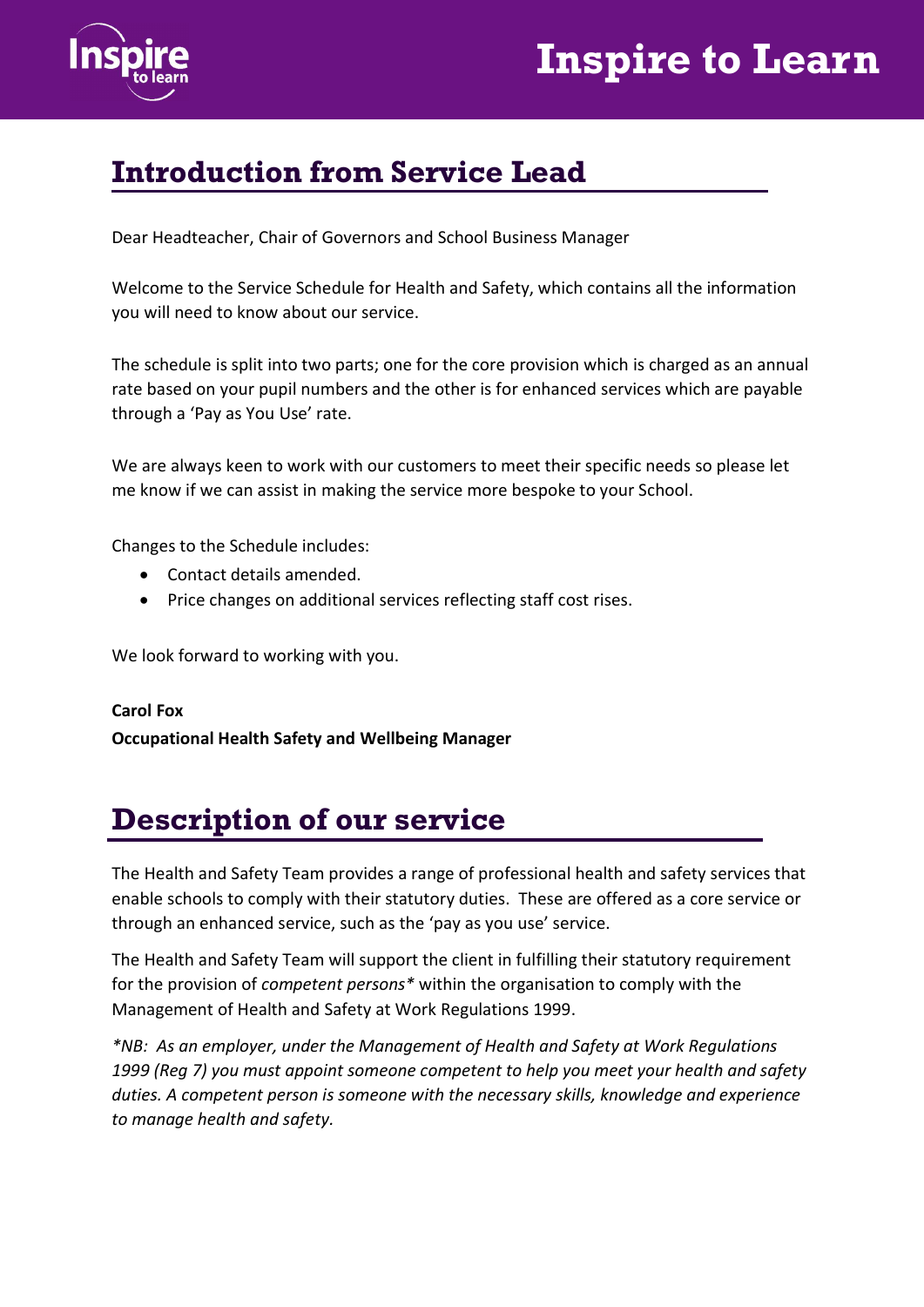

The Health and Safety Team are committed to providing a high quality, comprehensive health and safety service to ensure that organisations comply with all aspects of Health and Safety Legislation.

All organisations with 5 or more employees are required by UK law to have:

- A documented health and safety policy
- Documented risk assessments for all significant hazards
- Access to competent health and safety advice (either internally or by using external health and safety consultants)
- Documented arrangements for the planning, organisation, control, monitoring and review of health and safety arrangements (i.e., a health and safety manual)
- Adequate health and safety training for managers and employees.

We provide a friendly, accessible, professional service. The team are highly qualified across a wide range of health and safety areas including: CMIOSH (Chartered Membership Institute of Occupational Health), IIRSM (International Institute of Risk and Safety Management), Grad IOSH, Chartered Institute of Environmental Health, BSc Applied Chemistry, Diploma in Pollution Control, NEBOSH Diploma, MSc in Occupational Health and Safety Management and Asbestos Proficiencies.

Additionally, we have access to other areas of expertise that we can draw upon including the Council's legal, occupational health, human resources, property and planning and other support services as appropriate.

#### Our obligations and requirements

#### What we will do for you:

| Ref.           |                                                                                                                                                                                                            |
|----------------|------------------------------------------------------------------------------------------------------------------------------------------------------------------------------------------------------------|
| P <sub>1</sub> | Unlimited provision of health and safety advice over the telephone via the<br>Council's Duty Safety Officer System. This service provides assistance with<br>simple and complex health and safety queries. |
| P <sub>2</sub> | Annual review of your Schools health and safety arrangements or agreed<br>training sessions, one full day or two half days on an annual basis as agreed<br>by the parties.                                 |
| P <sub>3</sub> | Provide access to health and safety policies, advice and FAQs via the<br>Shropshire Learning Gateway.                                                                                                      |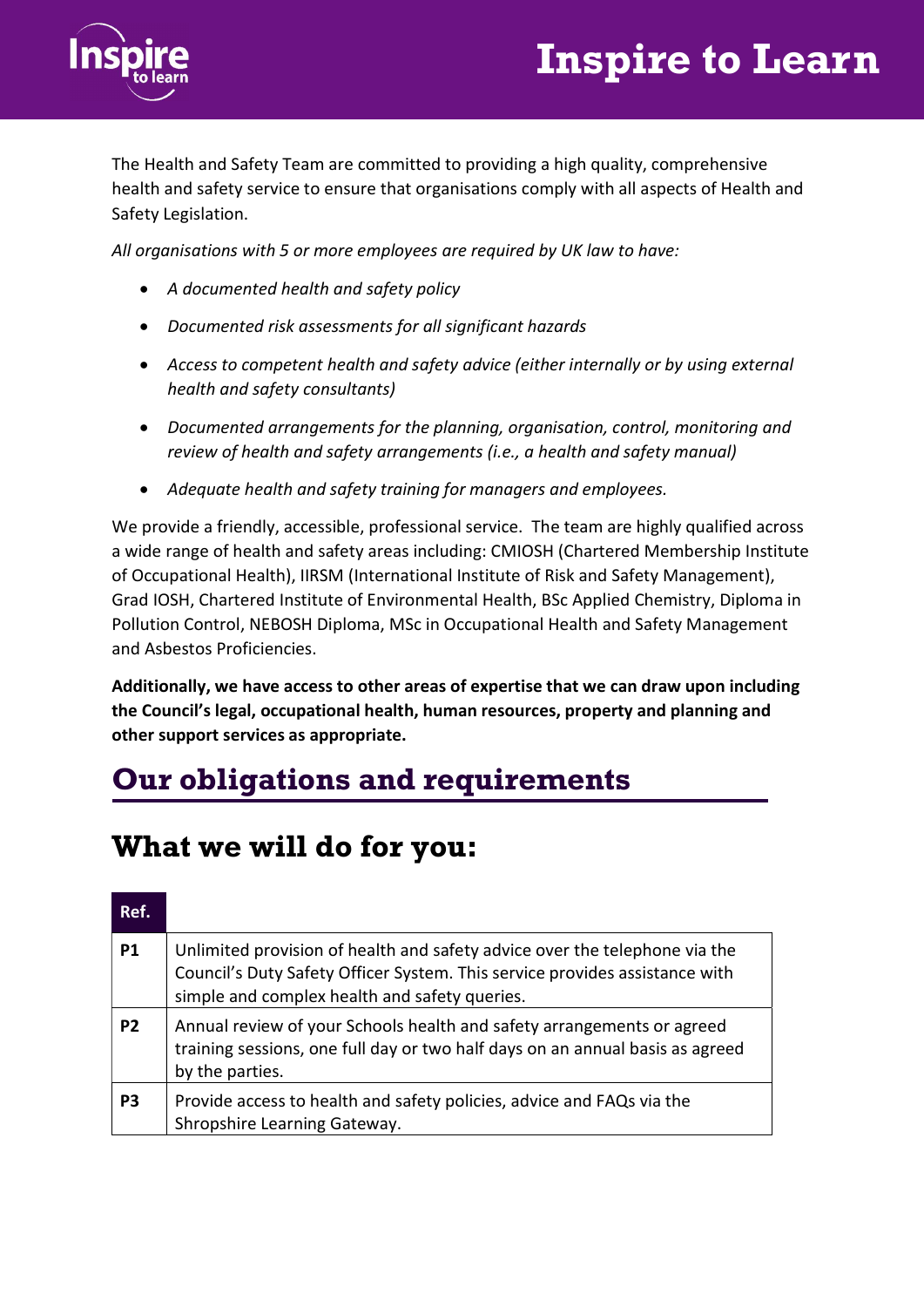

| <b>P4</b>      | Report to the Health and Safety Executive (HSE), any RIDDOR reportable<br>incidents that are sent in via the Council's Accident Reporting System and<br>offer advice and support on remedial actions.                    |  |
|----------------|--------------------------------------------------------------------------------------------------------------------------------------------------------------------------------------------------------------------------|--|
| <b>P5</b>      | Monitoring of accident forms – each form submitted will be checked by the<br>Duty Safety Officer and any concerns will be raised with the authorised<br>officer.                                                         |  |
| <b>P6</b>      | Attendance at one school health and safety workshop per year for up to two<br>members of school staff.                                                                                                                   |  |
| <b>P7</b>      | Unlimited access to health and safety training courses (charge per course<br>applies.)                                                                                                                                   |  |
|                | Courses include Asbestos Awareness, COSSH & PPE, Evac + Chair, Fire Safety,<br>Fire Warden, Health & Safety Awareness, Ladder Safety, Lone Working &<br>Personal Safety, Moving & Handling of Loads and Risk Assessment. |  |
|                | NB. Courses can be provided off-site and/or on-site. A minimum of 6<br>attendees are required to access on-site courses and a maximum of 20.                                                                             |  |
|                | Above costs are exclusive of travelling expenses which will be charged at                                                                                                                                                |  |
|                | 45 pence per mile.                                                                                                                                                                                                       |  |
| P <sub>8</sub> | An Occupational Health, Safety and Crime Prevention School Bulletin<br>containing new, topical issues and updates on health and safety legislation,<br>will be provided termly.                                          |  |
| P <sub>9</sub> | Providing the school with the current draft documentation for Safer Schools,<br>including the highly successful parent/carer survey.                                                                                     |  |
| P10            | Attending one yearly Safer School Group meeting.                                                                                                                                                                         |  |
| P11            | Updating the school's 'Safer School' certificate.                                                                                                                                                                        |  |
| <b>P12</b>     | Providing security and Crime Prevention advice - e mail updates, telephone<br>guidance.                                                                                                                                  |  |

#### Individual responsibilities of our staff

| <b>Roles</b>                  | <b>Contact details</b>      | <b>Responsibilities</b>                      |
|-------------------------------|-----------------------------|----------------------------------------------|
| Occupational<br><b>Health</b> | Carol Fox                   | Specific areas of<br>responsibility include: |
| Safety and                    | 01743 252814                | Health and Safety Team                       |
| Wellbeing<br><b>Manager</b>   | carol.fox@shropshire.gov.uk | <b>Occupational Health</b><br>Team           |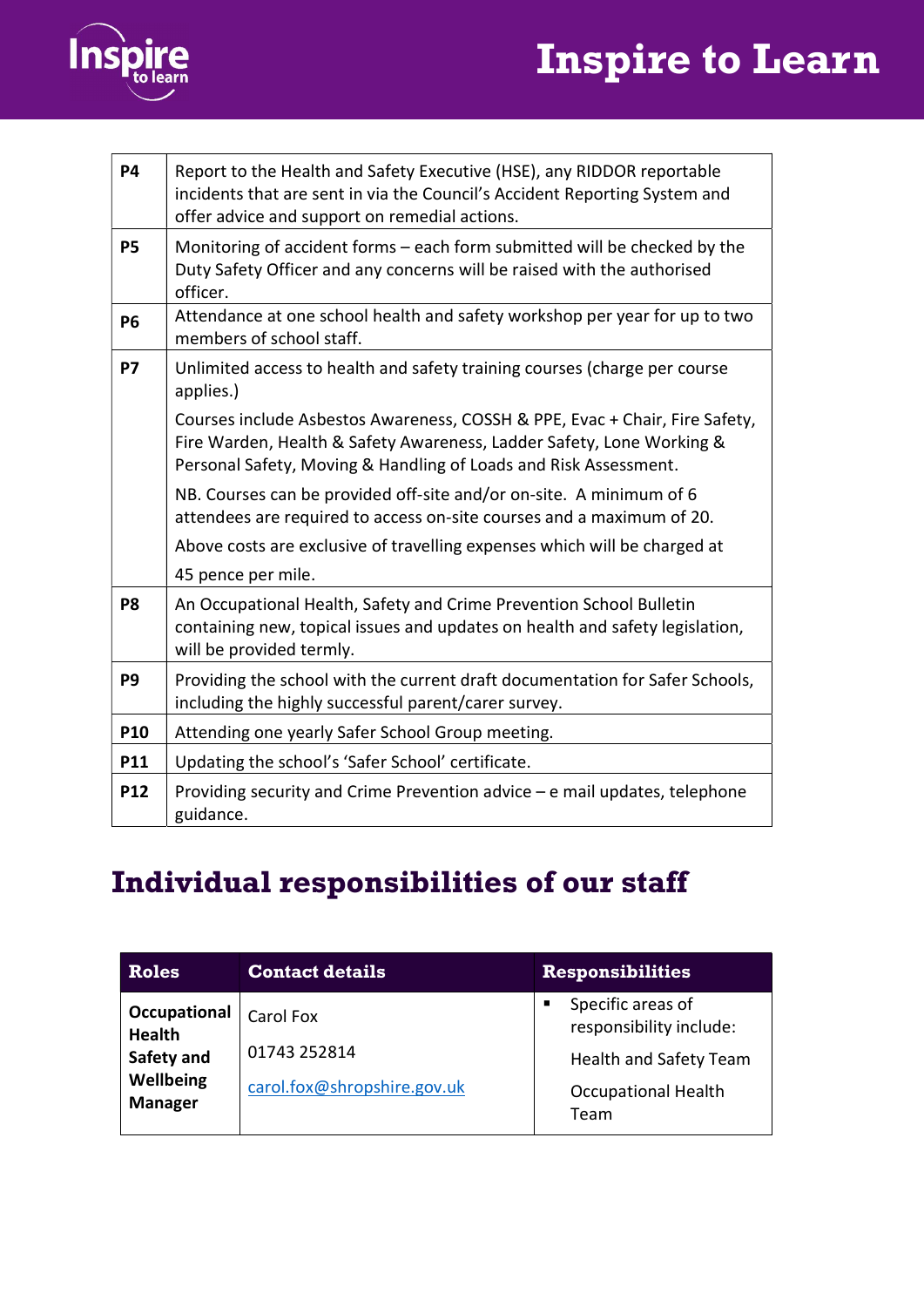



|                                                                        |                                                                                                                                                                                                                                                                                                               | $\blacksquare$           | Provide leadership and<br>management support to<br>both teams.                                                                                                                                                                                                                                                                                                                                                                                                                                                     |
|------------------------------------------------------------------------|---------------------------------------------------------------------------------------------------------------------------------------------------------------------------------------------------------------------------------------------------------------------------------------------------------------|--------------------------|--------------------------------------------------------------------------------------------------------------------------------------------------------------------------------------------------------------------------------------------------------------------------------------------------------------------------------------------------------------------------------------------------------------------------------------------------------------------------------------------------------------------|
| <b>Senior</b><br><b>Health and</b><br><b>Safety</b><br><b>Officer</b>  | <b>Tim Tearle</b><br>01743 252812<br>tim.tearle@shropshire.gov.uk                                                                                                                                                                                                                                             | п<br>п                   | Provide leadership and<br>management support for<br><b>Health and Safety</b><br>To review contractual<br>agreements, when<br>necessary.<br>Manage feedback from<br>customers.                                                                                                                                                                                                                                                                                                                                      |
| <b>Health and</b><br><b>Safety</b><br><b>Officer</b>                   | <b>Clive Yates</b><br>01743 252859<br>clive.yates@shropshire.gov.uk<br><b>Adam Griffiths</b><br>01743 252816<br>adam.griffiths@shropshire.gov.uk<br><b>Sharon Burt</b><br>01743 256519<br>sharon.burt@shropshire.gov.uk<br>Tim Sanderson (Support Officer)<br>01743 252815<br>tim.sanderson@shropshire.gov.uk | $\blacksquare$<br>п<br>п | Provide timely, accurate<br>and legally sound advice<br>in response to queries<br>from the school.<br>Create and update<br>policies, ensuring that<br>best practice and legal<br>requirements are met<br>To offer support and<br>recommendations for<br>accident investigations.<br>To provide termly<br>information to enable<br>Schools to keep up to<br>date with changes in<br>legislation, etc.<br>To provide on request a<br>termly summary<br>overview of Accident<br>data, if accident forms<br>monitored. |
| <b>Health and</b><br>Safety and<br><b>First Aid</b><br><b>Trainers</b> | David Parsonage<br>Health & Safety Trainer<br>01743 252819<br>david.parsonage@shropshire.gov.uk                                                                                                                                                                                                               | п<br>п<br>п              | To deliver agreed<br>courses.<br>To provide information<br>to allow course<br>participants to engage<br>and to ask questions.<br>To record attendance at<br>training courses.                                                                                                                                                                                                                                                                                                                                      |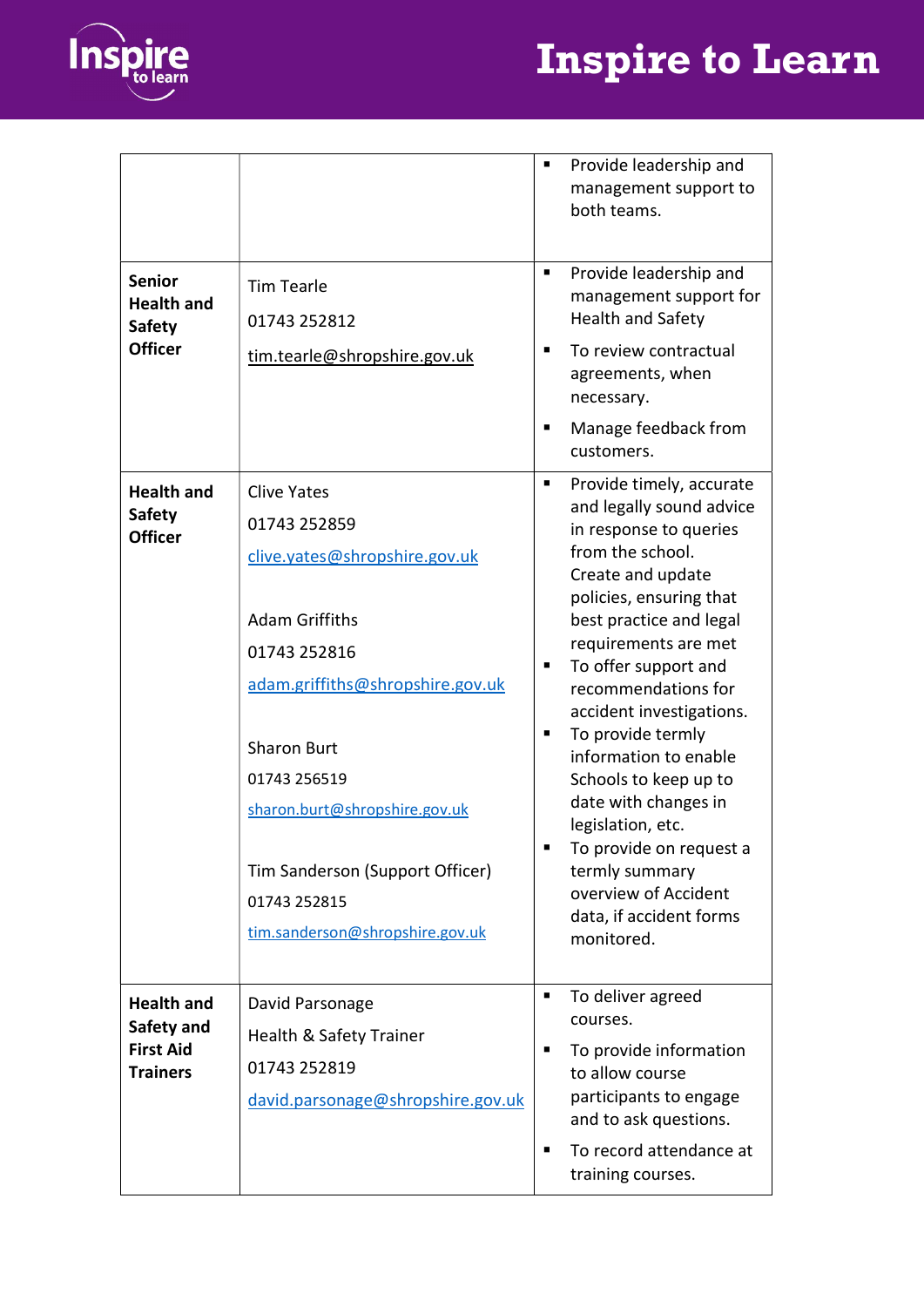



|                                       | David Preece First Aid Trainer<br>01743 252832<br>david.preece@shropshire.gov.uk | To undertake<br>preparation and<br>administer delivery of<br>the courses.                                                                                                                                                                                                                                                                                    |
|---------------------------------------|----------------------------------------------------------------------------------|--------------------------------------------------------------------------------------------------------------------------------------------------------------------------------------------------------------------------------------------------------------------------------------------------------------------------------------------------------------|
| Crime<br>Prevention<br><b>Officer</b> | Ian Bartlett<br>01743 252821<br>ian.bartlett@shropshire.gov.uk                   | Provide timely, accurate<br>٠<br>and legally sound advice<br>in response to crime<br>prevention and security<br>queries from the school.<br>Provide advice and<br>support on 'Safer<br>Schools' initiative.<br>Providing advice on<br>'Secured by Design' for<br>building works.<br>Providing draft<br>documentation and<br>guidance for 'Safer<br>Schools'. |

#### What we require from you…

| Ref.           |                                                                                                                                                                           | Date<br>required (if<br>applicable) |
|----------------|---------------------------------------------------------------------------------------------------------------------------------------------------------------------------|-------------------------------------|
| C <sub>1</sub> | The organisation has a Health and Safety Policy or has adopted<br>Shropshire Council's Health and Safety Policy.                                                          |                                     |
| C <sub>2</sub> | Accidents forms are submitted to the Health and Safety Team<br>within 48 hours after the accident.                                                                        |                                     |
| C <sub>3</sub> | Any serious accident involving significant injury or lost time is<br>communicated to the Health and Safety Team by the quickest<br>practicable means.                     |                                     |
| C <sub>4</sub> | The organisation will provide the Health and Safety Team with<br>full and accurate information to ensure appropriate and timely<br>advice and monitoring can be provided. |                                     |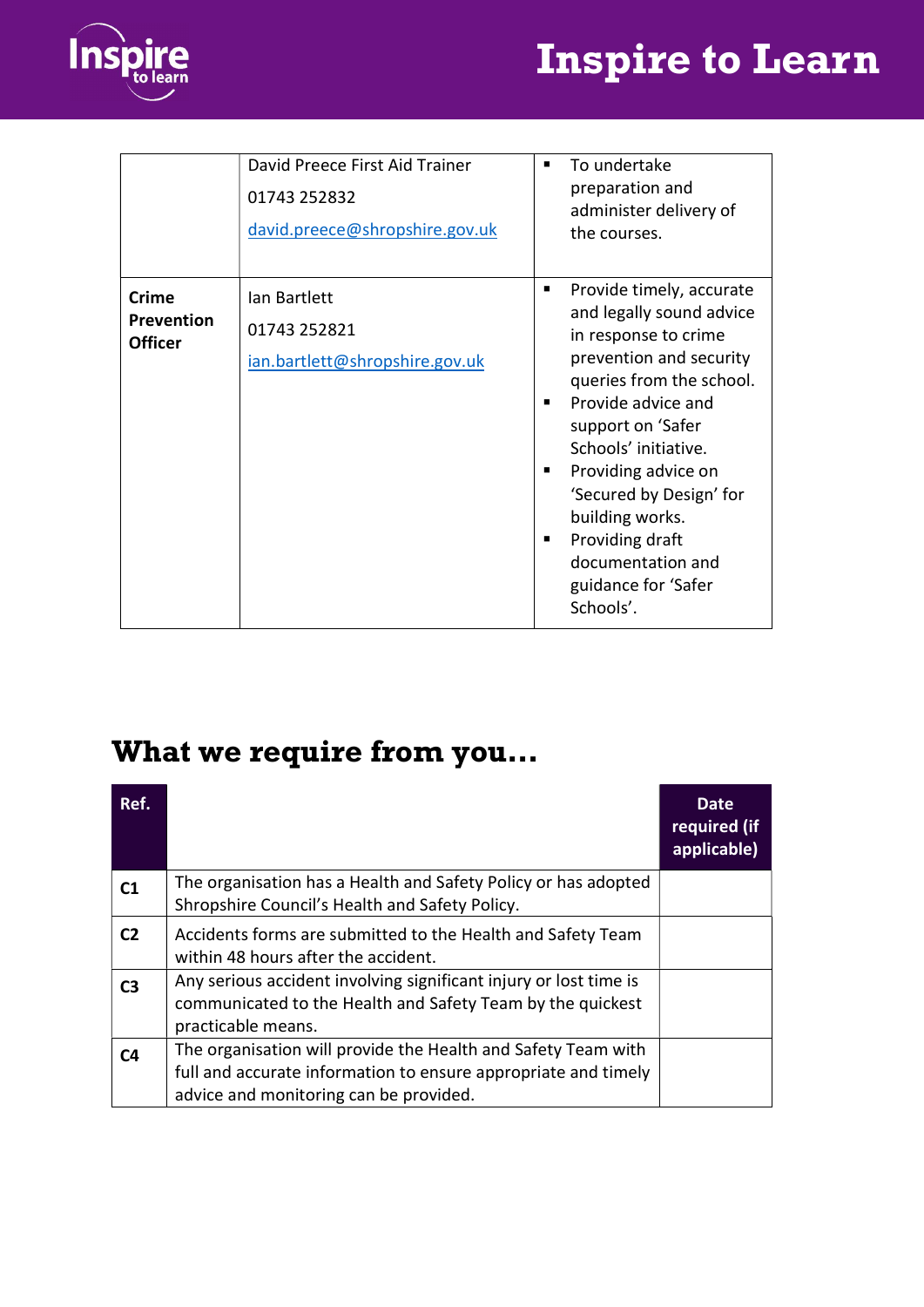

#### Key Performance Indicators (KPIs)

|     | <b>Ref</b> Description of KPI                                                                                          | <b>Target</b> | <b>Tolerances</b>                                |
|-----|------------------------------------------------------------------------------------------------------------------------|---------------|--------------------------------------------------|
| 1.0 | <b>SERVICE DELIVERY TIME</b>                                                                                           |               |                                                  |
| 1.1 | Queries answered at first point of<br>contact (by telephone/email) closed<br>within agreed timescales with<br>customer | 100%          | $R = 85%$<br>$A = 85\% - 89\%$<br>$G = \ge 90\%$ |

#### Days/times during which Services are to be available

| Monday – Friday<br>  8.30am - 5.00pm |
|--------------------------------------|
|--------------------------------------|

#### Contact information

| For more information |                                                          |  |  |
|----------------------|----------------------------------------------------------|--|--|
| Contact name         | <b>Carol Fox</b>                                         |  |  |
| Role                 | <b>Occupational Health, Safety and Wellbeing Manager</b> |  |  |
| Telephone            | 01743 252814                                             |  |  |
| Email                | carol.fox@shropshire.gov.uk                              |  |  |
|                      |                                                          |  |  |

#### Statutory Requirements

Compliance with the following health and safety legislation: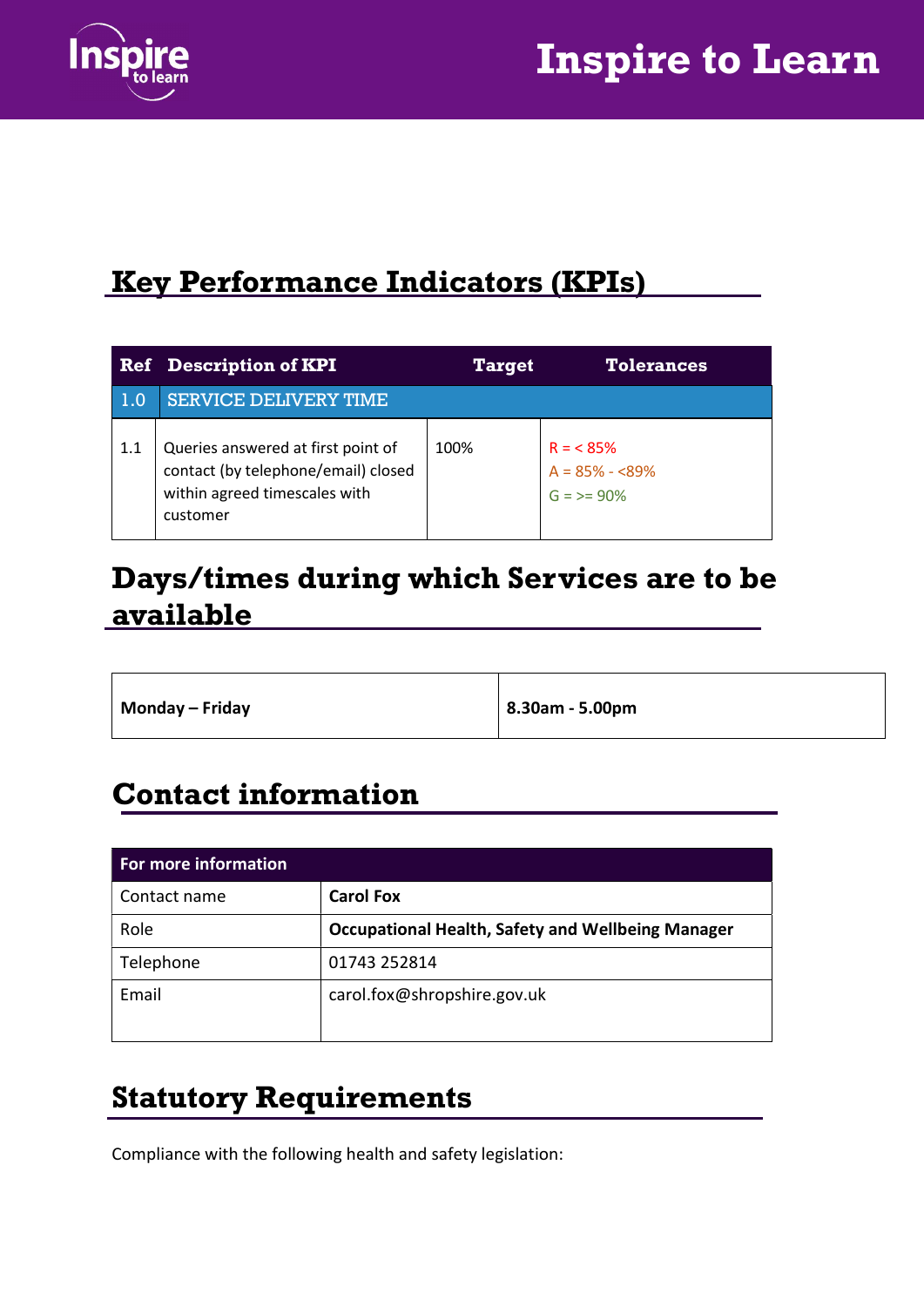

- Health and Safety at Work, etc. Act 1974
- Management of Health and Safety at Work Regulations 1999
- Other relevant health and safety legislation

#### Charging and enquiries

Details of the various packages available for this service, including pay-as-you use options, are available upon request through our contact details.

A free (maximum 1 hour) consultation will be provided to scope and cost out the work required.

### Additional Services

Additional services will be billed at point of delivery. The following services will be available on request:

| Ref.           | <b>Service</b>                                                                                                                                                                             | <b>Cost per hour (unless</b><br>otherwise stated)                           |
|----------------|--------------------------------------------------------------------------------------------------------------------------------------------------------------------------------------------|-----------------------------------------------------------------------------|
| A1             | Accident investigation                                                                                                                                                                     | £36.75 per hour plus<br>VAT and travelling costs<br>of 0.45 pence per mile. |
| A2             | Specific assistance with the completion or<br>review of risk assessments, e.g., stress<br>assessment.                                                                                      | £36.75 per hour plus<br>VAT and travelling costs<br>of 0.45 pence per mile. |
| A <sub>3</sub> | Site specific assistance on complex work<br>activity assessments, e.g., ergonomic or return<br>to work.                                                                                    | £36.75 per hour plus<br>VAT and travelling costs<br>of 0.45 pence per mile. |
| A4             | Pre/Post Ofsted visits (however these can be<br>combined with annual review at no extra cost)                                                                                              | £36.75 per hour plus<br>VAT and travelling costs<br>of 0.45 pence per mile. |
| A5             | Request for a site-specific review of<br>documentation and review of your health and<br>safety management system (Safety Audit). Full<br>feedback report provided with<br>recommendations. | £36.75 per hour plus<br>VAT and travelling costs<br>of 0.45 pence per mile. |
| A6             | Cardinus (Workstation Plus) - additional<br>support to resolve ergonomic issues. Access to                                                                                                 | Each license costs £4.25<br>per person plus VAT.                            |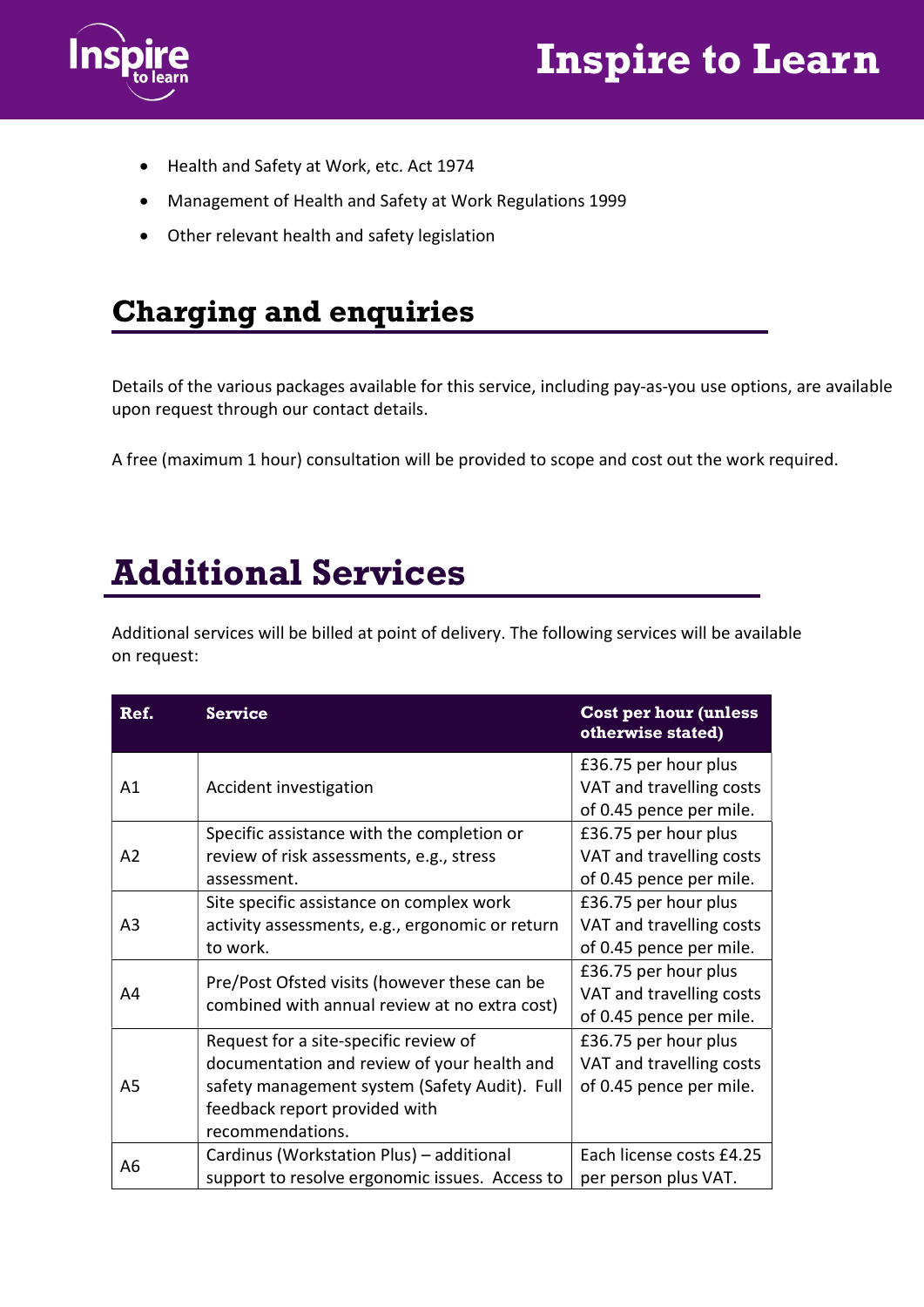



| Ref.           | <b>Service</b>                                                                                                                                                                         | <b>Cost per hour (unless</b><br>otherwise stated)                           |
|----------------|----------------------------------------------------------------------------------------------------------------------------------------------------------------------------------------|-----------------------------------------------------------------------------|
|                | an e-learning workstation training and risk<br>assessment package.                                                                                                                     |                                                                             |
| A7             | On-site workstation assessments or support to<br>review.                                                                                                                               | £36.75 per hour plus<br>VAT and travelling costs<br>of 0.45 pence per mile. |
| A <sub>8</sub> | Access to a number of health and safety<br>training courses which are required for<br>organisations to fulfil their obligations under<br>the Health and Safety at Work Act, etc. 1974. | £63.00 per delegate<br>plus VAT.                                            |
| A <sub>9</sub> | Managing Safely (IOSH Accredited) Training                                                                                                                                             | £400.00 per delegate<br>plus VAT.                                           |
|                |                                                                                                                                                                                        | £262.50 per course for<br>up to 20 delegates                                |
|                | Health and safety training courses run on your<br>School Site.                                                                                                                         | £20.00 for 1 Foam Refill<br>and 1 CO2 Refill                                |
| A10            | Some fire courses include a short practical<br>session demonstrating the operation of both a<br>foam and carbon dioxide fire extinguisher -                                            |                                                                             |
|                | refill cost will apply.<br>Evac+Chair (fire evacuation chair training) can<br>be provided on-site.                                                                                     | £290.00 per course for<br>up to 4 delegates.                                |
|                | Health and Safety for Senior Managers and<br>Directors.                                                                                                                                | £325.00 per course for<br>up to 20 delegates.                               |
|                |                                                                                                                                                                                        | Plus travelling costs<br>of 0.45 pence per mile.                            |
| A11            | Delivery of Microsoft Teams-lead training<br>Session on Health & Safety topics<br>for an individual school.                                                                            | Price on application.                                                       |
| A12            | Specialist on site/off site training e.g. tailored to                                                                                                                                  | £75.00 per hour. Include<br>preparation, deliver and<br>set up time.        |
|                | site during PD days or other times.                                                                                                                                                    | Plus travelling costs<br>of 0.45 pence per mile.                            |
| A13            | Initial set up of Health and Safety Policy and<br>Arrangements                                                                                                                         | £500 plus VAT                                                               |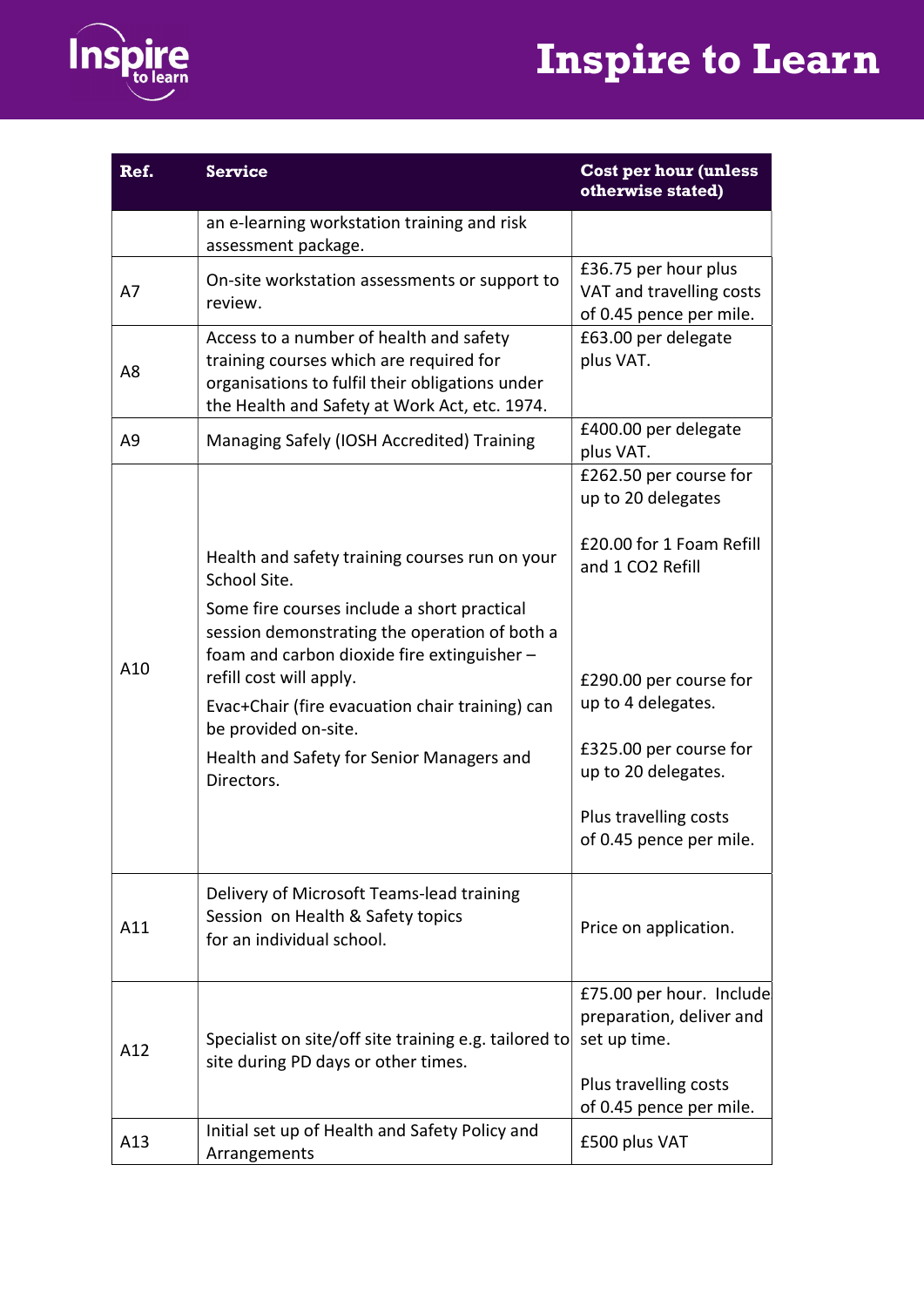

| Ref. | <b>Service</b>                                                                                                                                                                                                                                                                                                                                     | <b>Cost per hour (unless</b><br>otherwise stated)                                                                                          |
|------|----------------------------------------------------------------------------------------------------------------------------------------------------------------------------------------------------------------------------------------------------------------------------------------------------------------------------------------------------|--------------------------------------------------------------------------------------------------------------------------------------------|
| A14  | Review of Policy and Associated Guidance                                                                                                                                                                                                                                                                                                           | £36.75 per hour plus<br><b>VAT</b>                                                                                                         |
| A15  | Bespoke Data Reports for specific time frames<br>other than routine termly ones. This includes<br>analysis of accident data for trends,<br>performance and sector comparatives and<br>performance information on inspections,<br>auditing, and accident investigation findings.                                                                    | £36.75 per hour plus<br><b>VAT</b>                                                                                                         |
| A16  | Management of Fire Safety. Provision of<br>advice and guidance documentation on the<br>management of fire safety.                                                                                                                                                                                                                                  | £36.75 per hour plus<br><b>VAT</b>                                                                                                         |
| A17  | Access to self-monitoring checklists for<br>assessing current health and safety<br>performance within your organisation. This<br>service includes monitoring of completed<br>forms and giving advice on issues raised,<br>where required.                                                                                                          | £36.75 per hour plus<br><b>VAT</b>                                                                                                         |
| A18  | First Aid at Work and First Aid Re-qualification<br>Training - Courses are held monthly.<br>First Aid at Work (3 day)<br>First Aid Requalification (2 day)<br>Paediatric First Aid (2 day)<br>Emergency First Aid at Work (1 day)<br>Combined Emergency First Aid at Work<br>Paediatric First Aid (2 day)<br>Public Access Defib and CPR (3 hours) | Price per delegate:<br>£273.00 plus VAT<br>£210.00 plus VAT<br>£126.00 plus VAT<br>£105.00 plus VAT<br>£189.00 plus VAT<br>£40.00 plus VAT |
| A19  | Provision of access to CLEAPPS advisory service<br>for science and technology, and provision of<br>Radiation Protection Officer service (secondary<br>schools only.)                                                                                                                                                                               | Price on application                                                                                                                       |
| A20  | Crime Prevention Additional Services -<br>Package A                                                                                                                                                                                                                                                                                                | £125 plus VAT                                                                                                                              |
|      | Providing the pupils that are part of the Safer<br>School Group with a certificate.                                                                                                                                                                                                                                                                |                                                                                                                                            |
|      | Liaison and inviting the Police to attend the<br>Safer School Group meeting.                                                                                                                                                                                                                                                                       |                                                                                                                                            |
|      | Assistance with Safer School publicity including<br>updating the Safer School publicity slide for<br>your school. Also, providing supporting notes<br>for your web site.                                                                                                                                                                           |                                                                                                                                            |
|      | Assistance with security guarding<br>requirements.                                                                                                                                                                                                                                                                                                 |                                                                                                                                            |